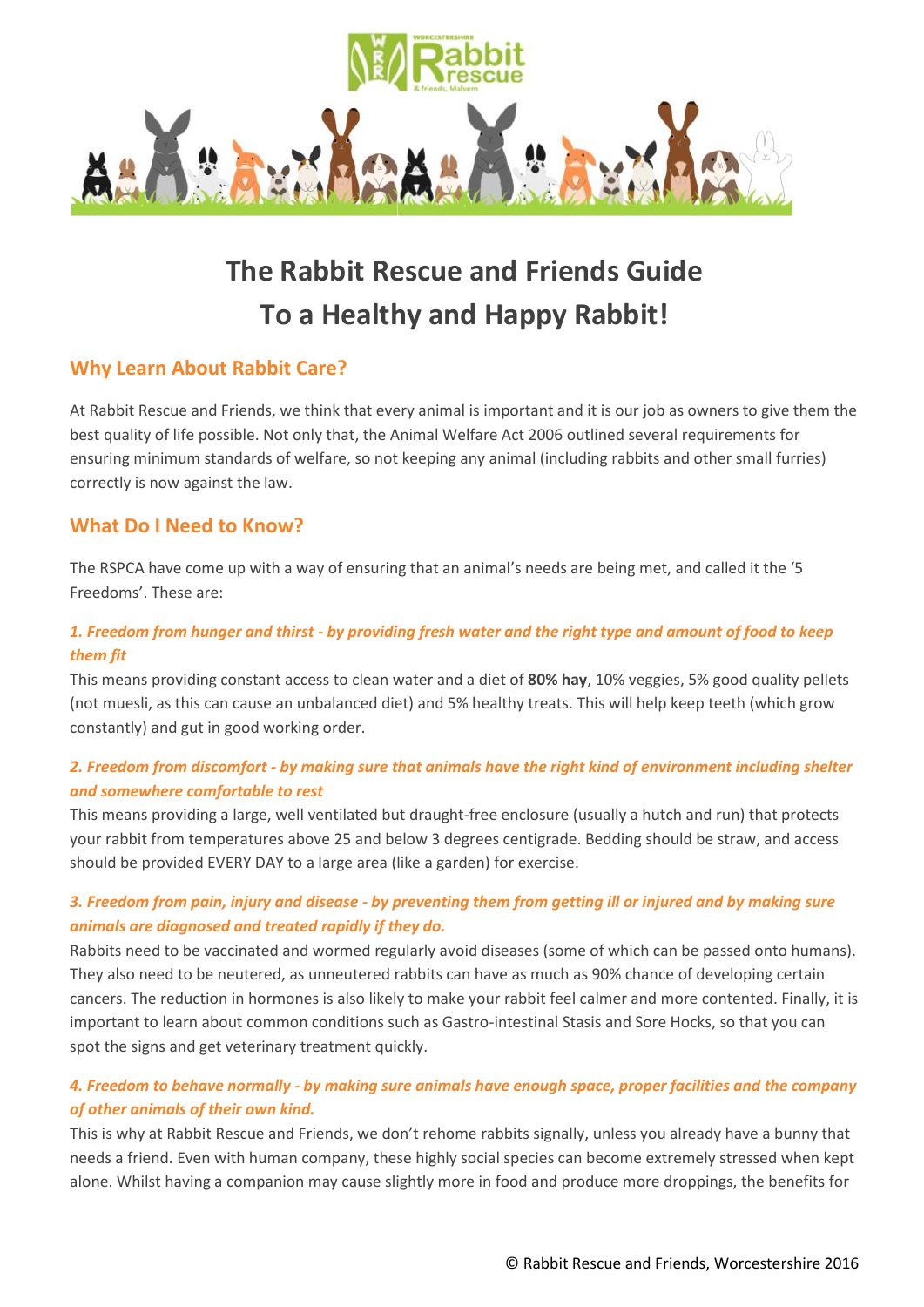

your pet far outweigh the disadvantages. Getting your rabbit a neutered friend is the single thing you can do to make the greatest difference to his quality of life.

To ensure your rabbits have enough space, they need a hutch that is a minimum of 6x2x2 feet and a large attached run, that they have access to at all times. Regular time out in the garden or in the house is also essential every day.

## *5. Freedom from fear and stress - by making sure their condition and treatment avoid mental suffering.*

As rabbits are clever and inquisitive, a range of toys and things to chew are essential. Otherwise they are likely to get bored and you may see repetitive behaviours (such as fur pulling and biting the cage bars develop). A quiet and calm environment (away from noisy machines or people!) and gentle handling (kept to a minimum) will help to minimise stress. Many rabbits often rely on their companion for support during stressful experiences (such as a trip to the vet – on which they should go together) so this is another excellent reason for keeping them in pairs.

This is a very brief overview of what rabbits need – read on for more information….

## **Living Area**

The Victorians first designed hutches to be used when rearing rabbits for meat and unfortunately, their design hasn't changed much in over 100 years! Hutches sold in pet shops today are generally unsuitable because of size and because of lack of protection from the elements (getting very hot in summer and draughty and cold in winter) and they are just too small. These types of hutches *can* be used successfully, but need to be modified to in order to meet modern welfare standards.



A spacious sleeping and living area that allows them to move about freely, stretch out, hop and sit up tall (periscope) without touching the ceiling or sides. At Rabbit Rescue and Friends we ask that you provide a hutch that is a **minimum of 6x2x2ft** in size (as advised by the RSPCA and the Rabbit Welfare Association) although this is only just adequate – bigger is most definitely better! Traditional hutches (like the one pictured) are usually extremely small in floor area and height, and lack any kind of insulation. They are not suitable, so either

need modification (for example by linking two together), or even better, convert a shed instead! Sheds can often be bought for a similar price as a large hutch, and your rabbits will have significantly more space. Take a look on the internet for examples of shed conversions and contact us if you would like specific advice. If you prefer to buy a hutch, look out for these things: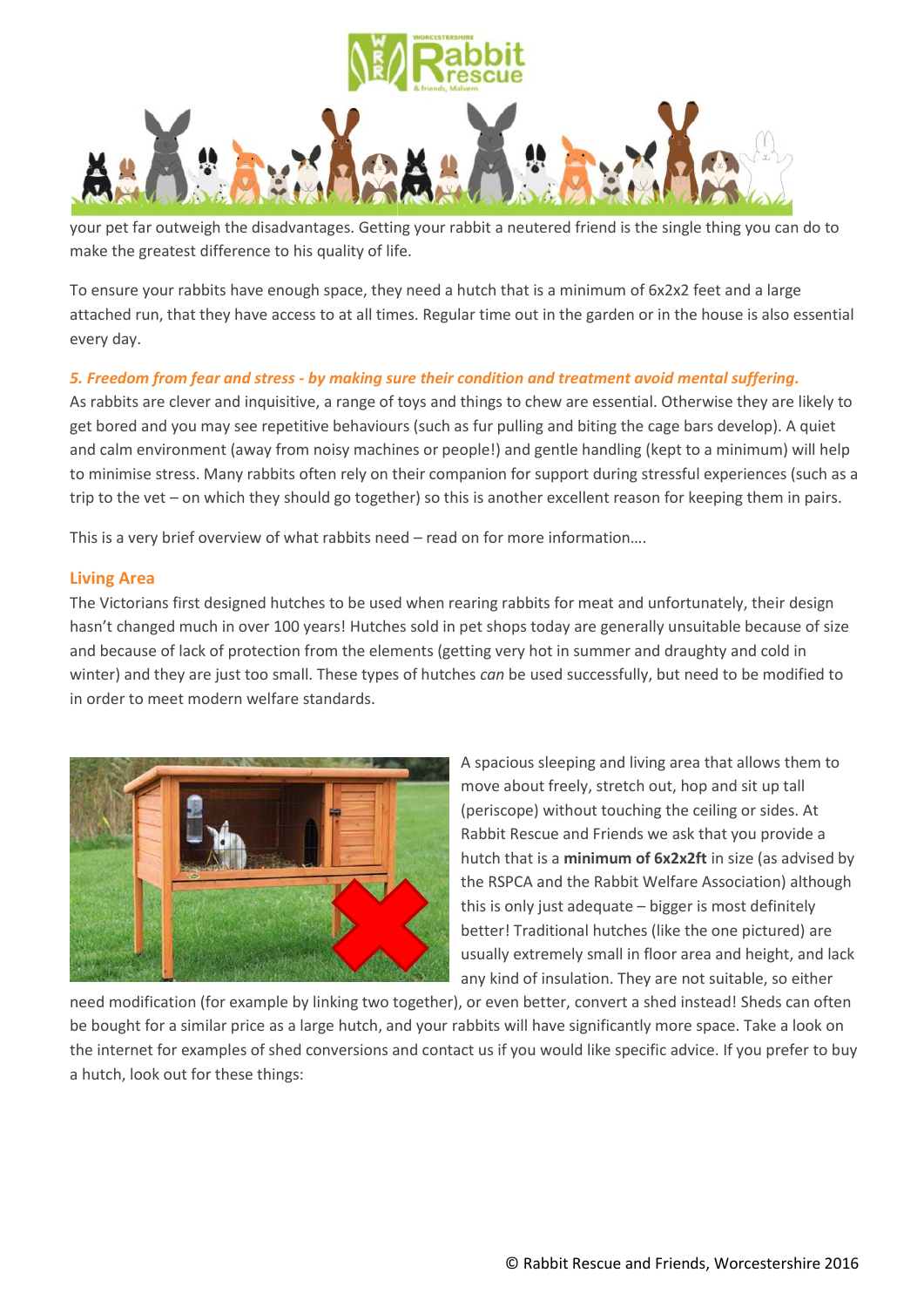

- A large floor space of **at least 6x2ft** (but buy much bigger if you can), sufficient height (at least 2 feet per level) and insulated walls (or the ability to add something like polystyrene behind plywood, to create insulation).
- Separate sleeping and living areas and that are well ventilated (to avoid respiratory problems) but also free of significant draughts and weatherproofed.
- Something made from materials that are easy to clean and not harmful if chewed. Wood is OK but



think about how you will keep it clean if your rabbits don't reliably use their litter trays.

Very few companies sell hutches of this standard, but you could try The Welfare Hutch Company (although you'll see from their prices that you could buy a really good shed for the same price or cheaper).

A hutch should only ever be regarded as a bedroom for your rabbits – the 'Hutch is not enough' Campaign (www.rabbitwelfare.co.uk/ahutchisnotenough) has some good advice and information on the minimum requirements to keep rabbits healthy and happy.

This means that you'll also need to provide a spacious attached run (so your rabbits can access the outside when you are not there with them) and also time spent free-ranging in a garden, so they get the chance to exercise properly. It is suggested that runs are big enough to allow a rabbit 'three hops' but we feel that this is still rather small, so we recommend that you buy or build a run that is at least 6 feet long and fox-proofed if this is an issue for the area you live in.

Slabs provide a good base for permanent runs, but you'll need to consider a soft floor covering if they are very rough, to protect your rabbit's skin and also to provide a 'compliant' surface that allows their nails to sink in and maintain the correct angle of the foot. Without doing this, your rabbit is at risk of the condition 'pododermetitis' (sore hocks). Children's foam or rubber matting can be used for this and is relatively easy to replace if needed.

When thinking about your rabbit-keeping set up, you are only limited by your imagination! The internet can provide some great inspiration and also be a source of cheaper materials if you decide to build your own, or improve a readymade hutch or shed. People that have adopted our rabbits have added many extra features to their set up, including cavity-wall insulation (with polystyrene sheets), a shelf to provide extra space, digging boxes and even a IP webcam, that allow you to keep an eye on things via a smartphone, and monitor the temperature in summer and winter.

#### **Inside the hutch**

Traditionally, wood shavings have been used to provide absorbent floor and litter material, but research has indicated that this is actually an unsuitable material and the dust and vapours given off by shavings can contribute to respiratory illnesses (which rabbits are already susceptible to). Individual shavings also tend to get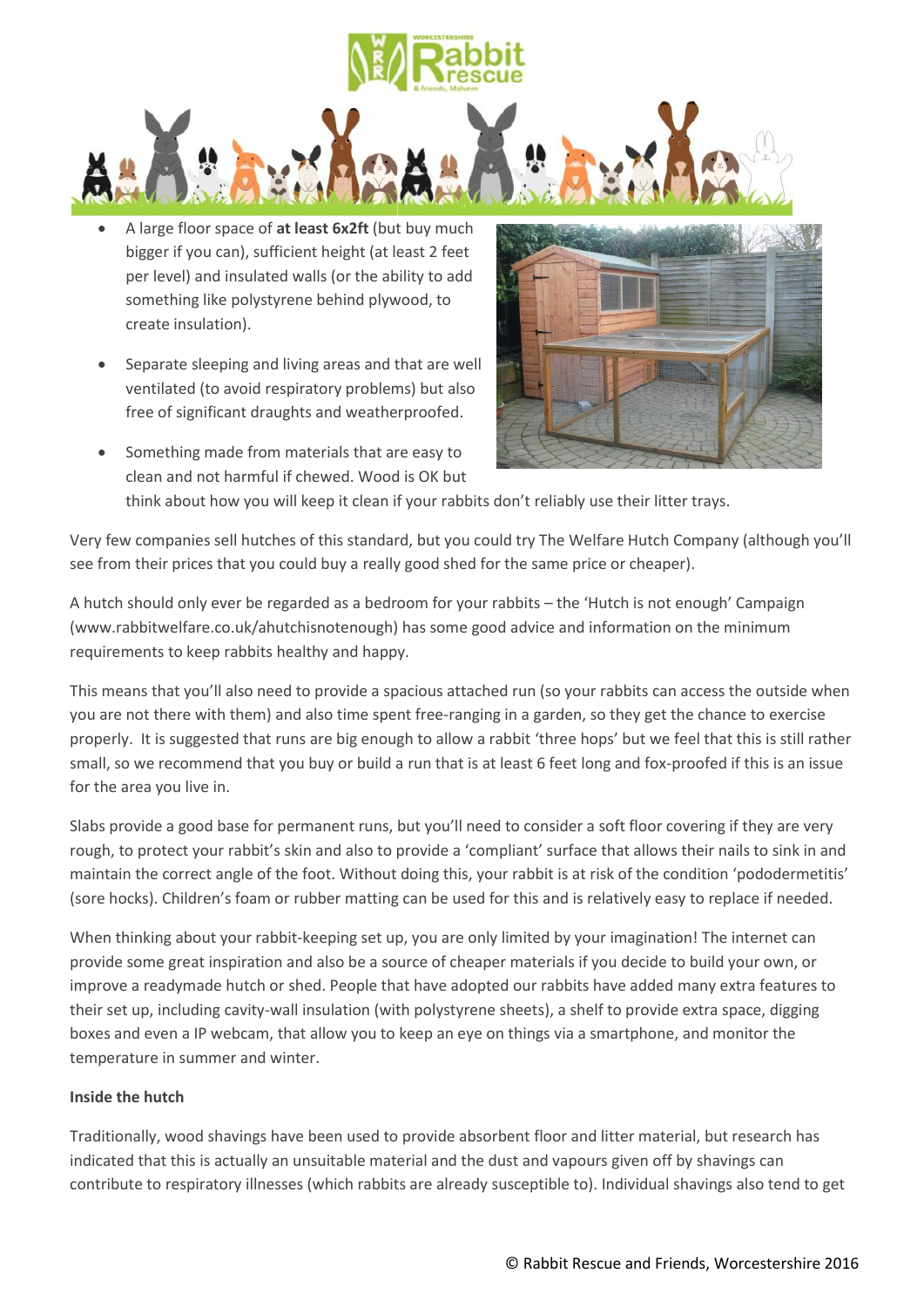

stuck in longer fur and make it difficult for rabbits to eat their cecotrophs (see 'Diet' for details). For these reasons, straw is a much better alternative, and for rabbits prone to sore hocks, a deep layer of hay may be the only option.

Several litter trays should be provided, and placed in areas that your rabbit has chosen as their toilet. There is debate around the best material for litter trays – shredded paper and specialist bedding (like Carefresh) are an option, but many owners choose simply to use kitchen roll or newspaper for absorbency and a good layer of hay on top (which rabbits love to nibble on as they toilet!). Regardless of what you choose, litter trays need to be cleaned out a minimum of once per day, and hutches cleaned out a minimum of once per week. Without this, there is an unhealthy build-up of ammonia, which can contribute to health problems and is very unpleasant for your rabbits to live in. A good rule of thumb is that hutches that smell 'rabbity' are likely to need to be cleaned out more often, as there should be very little or no unpleasant smell detectable if the cleaning schedule is sufficient.

Think about how you will keep your rabbit cool in the summer and warm in winter – rabbits can't cope very well in temperatures that are outside 1-25 degrees centigrade and can get heat stroke at 26 degree and above. This is because in the wild, burrows tend to stay at a temperature of about 14 degrees c. Rabbits wouldn't choose to put themselves in the temperatures that we expect them to cope with! Some ideas for warming and cooling include:

## **Warming:**

- Insulate your hutch
- Provide deep beds of straw
- Provide a piece of 'vet bed' or similar to lie on if your rabbits don't tend to chew.
- Consider buying a snugglesafe heatpad to rest under a layer of straw
- $\checkmark$  Ensure water bottles and bowls don't freeze
- Be sure to allow access to enough space to run about this is primarily how rabbits keep warm
- $\checkmark$  Get them a rabbit friend to snuggle up to!

#### **Cooling**

- $\checkmark$  Provide shade this is absolutely essential and without it the risk of heatstroke is very high.
- $\checkmark$  If your rabbits don't chew too much, consider a gel pet mat this cools when pressure is applied to it.
- $\checkmark$  Freeze bottles of water for them to lie against
- $\checkmark$  Direct a fan into the hutch or run. Some rabbits will sit in front of this, but ensure there is also an area they can move to in order to get away too.
- $\checkmark$  Put ice cubes in water bottles and bowls, refreshing several times a day if possible.
- $\checkmark$  Provide wetted vegetables to help with hydration.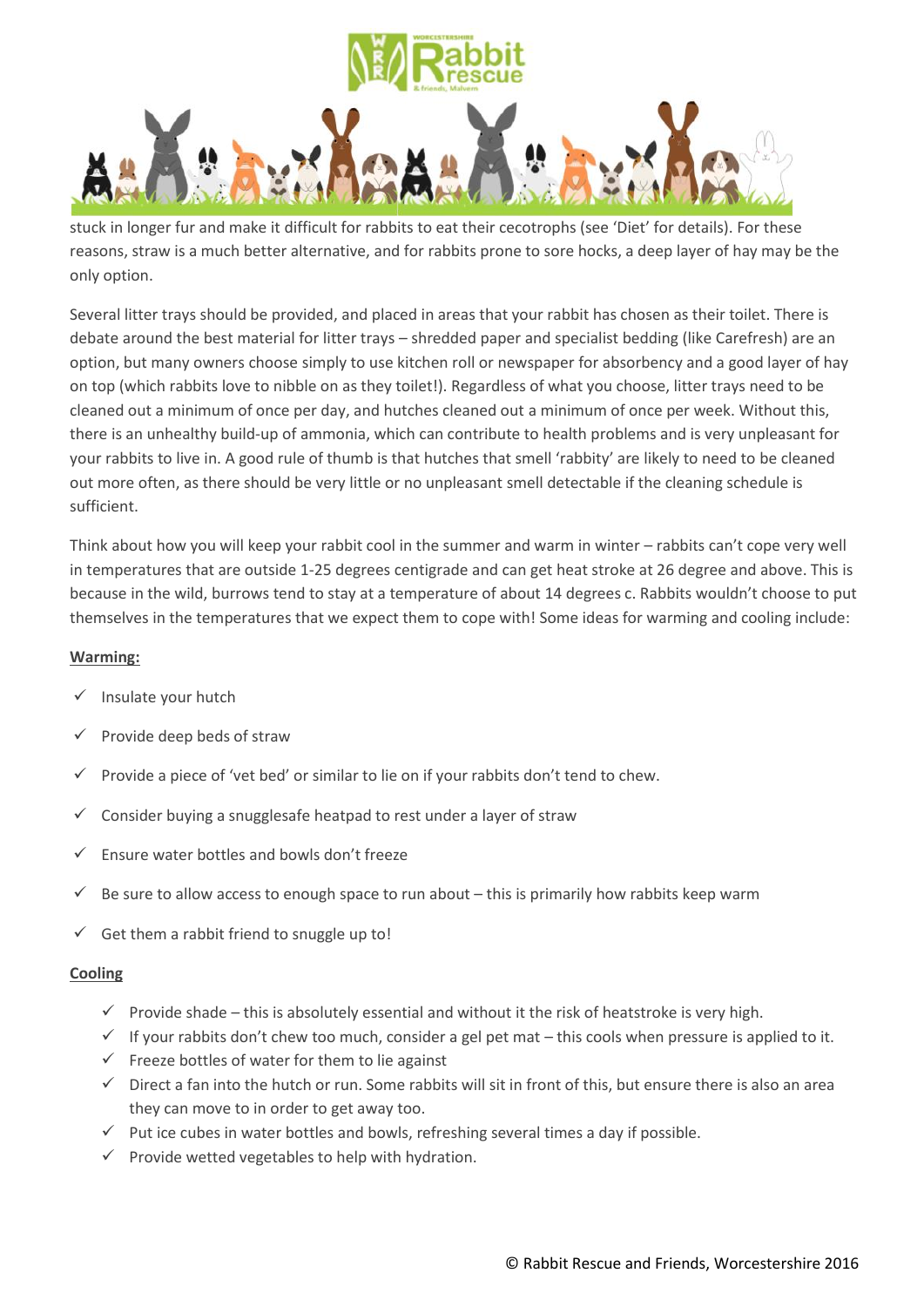

#### **Indoor Rabbits**

Rabbits can live very well indoors, in a house that has been proofed to ensure they don't hurt themselves (tucking away wires, blocking spaces they could get stuck in and so on). They too will need an indoor hutch so that they have a bedroom, but will also need constant access to additional space. An indoor hutch could work, but many find that a large dog crate or c and c cage is much better, and regardless of what you use, your rabbits will need access to a penned-off area to run around in at all times. You may find it easier to give them a small room in your house or to section of a part of a larger room with puppy pen panels (pictured).

#### **Companionship**

The biggest misconception about rabbit keeping rabbits at pets, is that they are able to live quite happily alone. With *very* few exceptions this is completely untrue. Rabbits are highly social species and can quickly get bored and stressed if alone. It would not be an exaggeration to say that keeping a single rabbit could be compared to solitary confinement – even with attention from a human owner, this is not sufficient to replace company of their own kind. Animal welfare legislation is based around the RSPCA's 'five freedoms' and one of these is freedom to express normal behaviour, which is impossible if kept alone.

**Is a guinea pig a suitable friend?** We would advise against this, as guinea pigs can be injured by rabbits, are not likely to understand body language and communication signals of a species different to their own.

#### **What is it like having two rabbits?**

There is a marginal increase in the space and food requirements when keeping more than one rabbit, but this is more than offset by the reduction in behaviour and health problems that are likely to develop if a rabbit is kept alone. Lonely rabbits can chew excessively, develop repetitive behaviours, pull out their fur, become depressed and aggressive, and develop issues like sore hocks and weight gain through lack of movement. If you are unsure about keeping two rabbits, please get in touch – we can provide information and advice, and talk through your concerns, to help you find a solution that will work for you.

Many of our rabbits go to adopters who already have a rabbit and are looking for a companion for them. This is fantastic news and we are always happy to rehome one of our 'singletons'! Some of our rabbits also go in pairs (to adopters who don't yet have any rabbits, or want a group) and we ask that as a condition of their adoption, when one of the pair passes away, you adopt another to keep them company or return the lone rabbit to us so we can find them a new friend. We understand this is can be difficult as many owners wish to let their rabbit live out their days alone if they are older, but we are passionate about ensuring the welfare of each and every one of our adoptees, for the whole of their lives.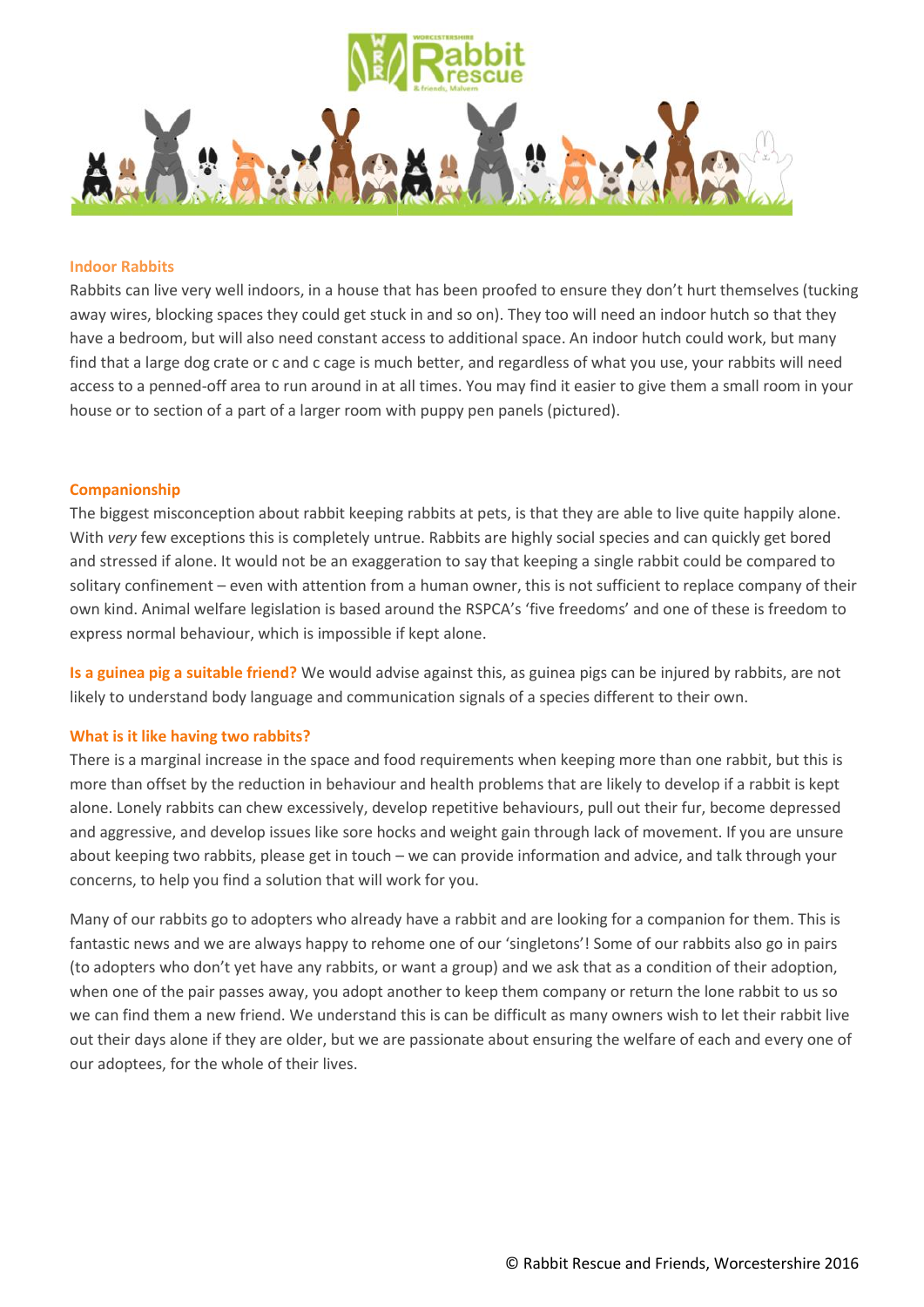

#### **Behaviour**



Rabbits can be extremely entertaining and when happy you may see them perform wild tricks, leaping around and twisting in mid-air (known as 'binkying'). When relaxed they may suddenly and dramatically drop to the floor or roll on their side in a classic 'bunny flop'. As 'prey' animals, they often sleep with their eyes open and are always alert to potential threats in their environment, often wanting to investigate new items and places.

To keep these intelligent and entertaining pets happy and content, it is important to provide lots of things for them to chew and objects to

explore (for example cardboard boxes, apple branches, cardboard toilet roll tubes stuffed with meal pellets or veggies and hay). It is also beneficial to teach your rabbits some tricks – like other animals, they can be taught to sit, recognise their name and come when called! This is especially important to learn in case your rabbits ever escape. Getting them back will be much less stressful and more successful! To teach your rabbit to come:

- Decide on a cue word or a sound (like the shaking of their food bag or tub)
- Have some tasty food rewards ready (tiny cubes of their favourite food works best boring foods may not be exciting enough!).
- When you see your rabbit coming towards you, call your word or make the sound and when they reach you, reward them immediately with the food and let them go back to what they were doing.
- Repeat this often, including at meal times, giving their meal as a reward.
- Try not to call them if you need to do something unpleasant such as putting them back in the hutch or picking them up as they will quickly associate this with being called, and avoid you!

#### **Bonding**

If you adopt a single rabbit from us to pair with your own pet, you'll need to go through the process of bonding them. This is a delicate process that involves the rabbits getting to know each other and deciding who will be the leader of the pair. It can take a very short time, or be a process that happens over several weeks or months. Some understanding of rabbit body language and knowledge of the process is very helpful, so please speak to us and we will be able to supply you with help and support.

#### **Handling**

As prey animals that are based on (or under!) the ground, being picked up is very unnatural and frightening. It can also be dangerous, as a rabbit spine is extremely delicate and can be fractured or broken if they are picked up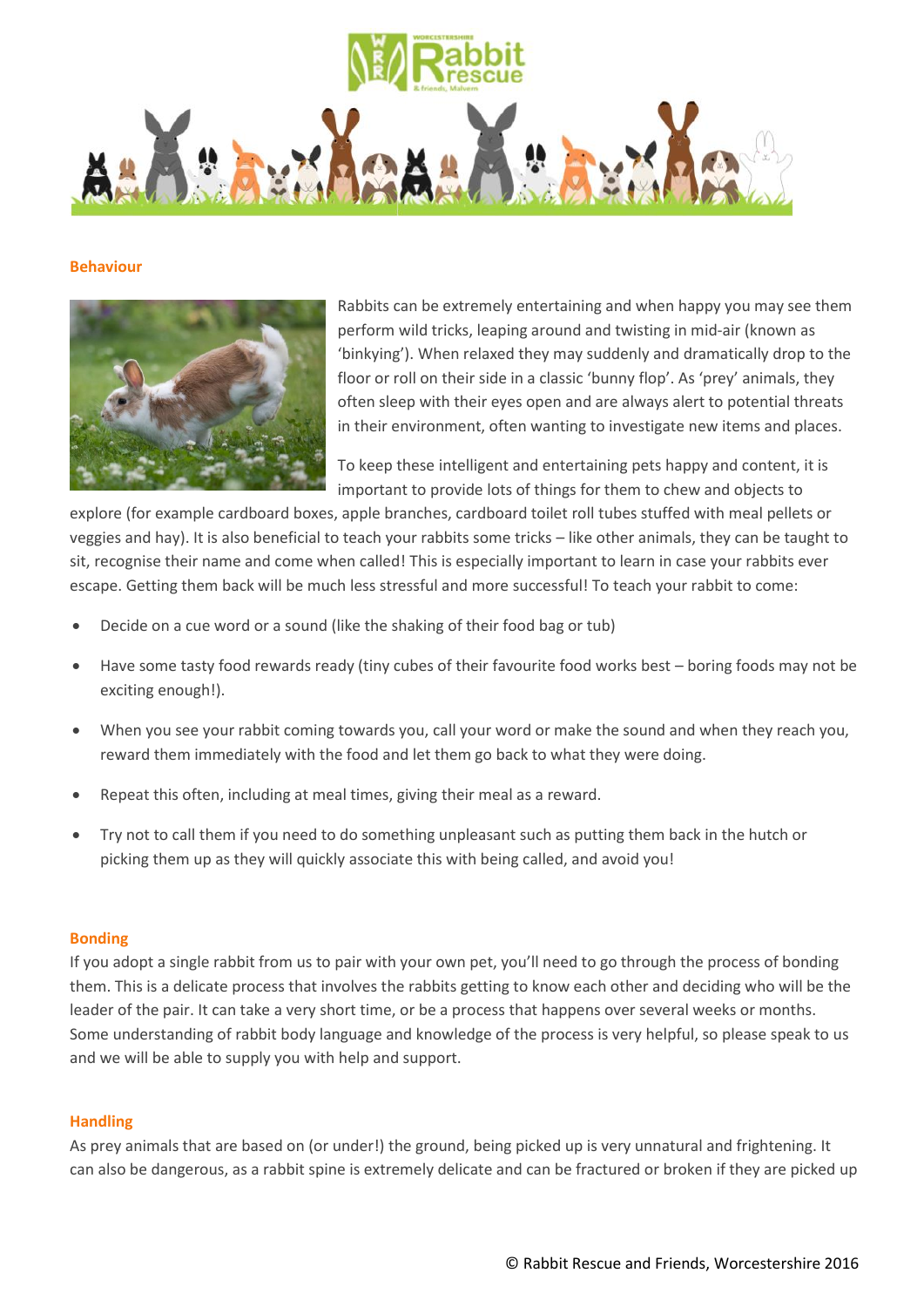

incorrectly or allowed to kick and twist. For this reason, we recommend that children are never allowed to pick up your rabbits – teach them instead to sit on the floor together. Adults can pick them up with care, but ask us to show you how to do this correctly to minimise injury. If you need to move your rabbits (for example between the house and garden), pop them into a pet carrier – this is the safest and easiest way!

## **Bathing**

Rabbits do an excellent job of keeping themselves clean and so you should never need to bathe them. If you need to clean their bottom, a gentle wipe with damp cotton wool is sufficient – they should **never be** immersed in water or washed with a shower so that their whole body is wet. Doing this can lead to shock and hypothermia.

## **Trancing**

This is the term for placing a rabbit on its' back so that it goes into a trance-like state. People used to think that this calmed them and was helpful for clipping claws, cleaning etc, but we have since discovered that this technique is both cruel and dangerous. This is because 'trancing' triggers a survival mechanism in the rabbit, causing it to stop breathing and effectively 'play dead'. When the threat has passed, the breathing should restart, but this is sometimes not the case, and the lack of oxygen causes the rabbit to have a heart attack. Like likelihood of death at this point is very high, and even if they do survive, the experience is highly stressful and could induce shock.

**Diet**

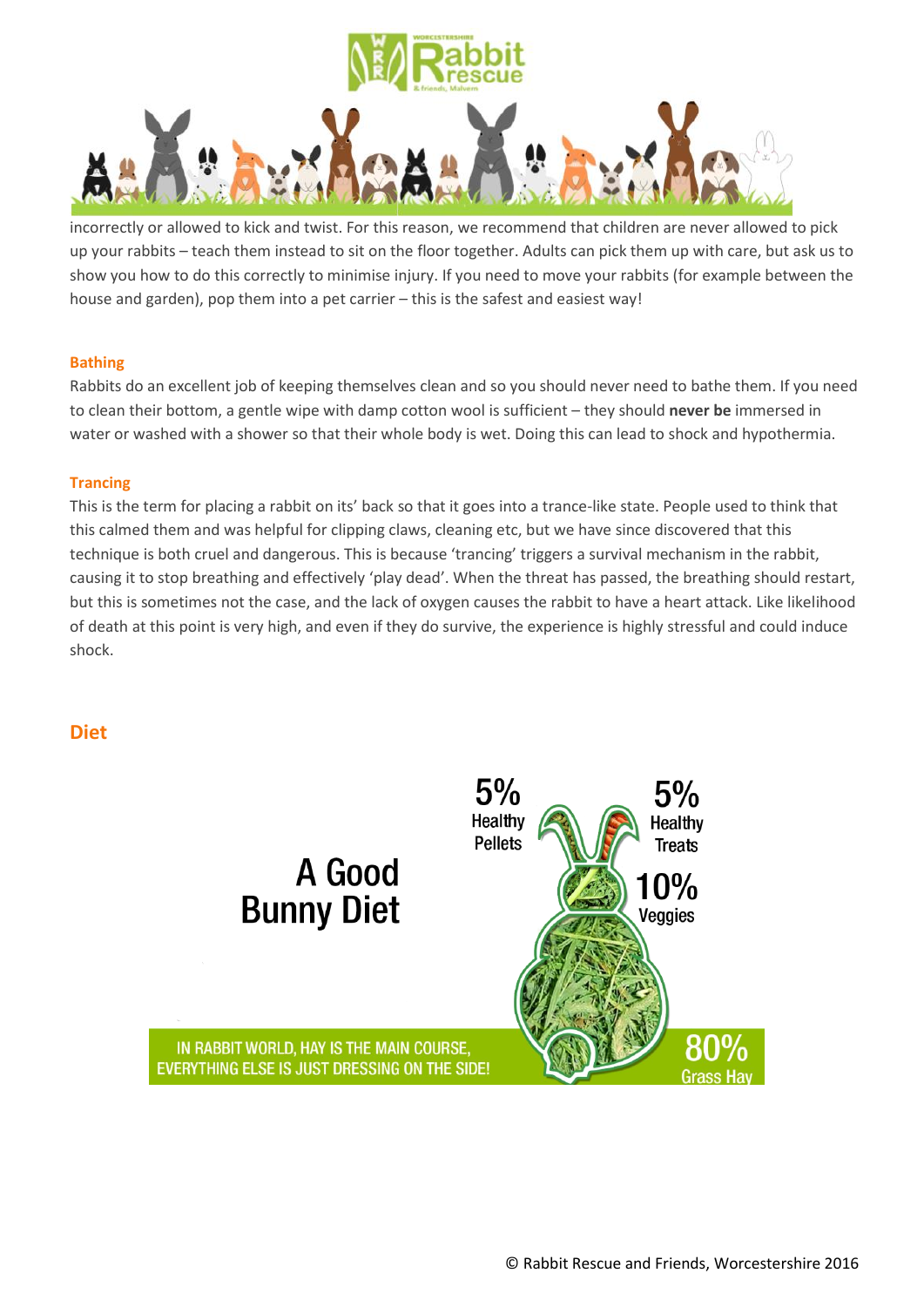

Hay is such an essential part of your rabbit's diet, they can't be without it. Hay provides essential fibre to keep the gut moving and to keep the teeth (which constantly grow) ground down to a reasonable size. In addition to hay, you can also feed around an egg cup full per day (for a medium rabbit) of good quality pellet food – no muesli-type food, as this is usually filled with things that rabbits don't eat (like corn and peas) and encourages them to pick out the bits they like and leave the rest! Instead choose one of the following:

- Burgess Excel (Adult or Junior/Mini)
- Science Selective
- Protexin Profibre (a specialist food containing probiotics, excellent for those with sensitive digestion)

This can be supplemented with a range of herbs and forage such a dill, basil, mint, parsley, and dandelion. If your rabbit can tolerate vegetables, these can also be give daily.

## **Cecotrophs – the magic ingredients**

You may notice that your rabbit produces two different kinds of droppings – round, fibrous droppings that are dry and crumbly (and have no smell) and small, shiny and mushy pellets that are dark in colour, clustered like a bunch of grapes and have a very strong smell! These special droppings are caecotrophs – balls of fibre and nutrients covered in a special coating of beneficial bacteria. Without us even noticing, rabbits usually reach down and eat these directly from their bottoms, so that they can be digested a second time, and all nutrients extracted. Healthy rabbits will eat all of these – if you see any, your rabbit might be too full to eat them and need fewer pellets in their diet.

Keep a very close eye on your rabbit's droppings – spotting changes can give you an early warning sign that there is a problem and may prevent a life-threatening condition from developing. Read more below on Gut Stasis, and how you can be prepared.

Water intake – offer both a water bottle and a bowl to see which your rabbit prefers. There is no reason not to offer both, in an effort to ensure your rabbit can easily and comfortably drink when he needs to.

#### **Healthcare**

Rabbits are regarded as 'exotic' and many vets don't have more than basic knowledge about how to treat them. It is worth finding a vet who is used to treating rabbits so you know that yours will receive the best and most up to date care. Once you have found one, request prices for the cost of a consultation, vaccinations and worming/mite treatments. This will help you to plan annual preventative healthcare costs.

Your rabbit needs to be vaccinated against both Myxomatosis and Viral Haemorrhagic Disease (VHD) and a combination vaccine exists for this. However, an additional strain of VHD (RVHD2) has also been identified, and this is also highly contagious and almost always fatal. A vaccine is now available in the UK, so please ask your vet to also discuss with you vaccinating against this strain too.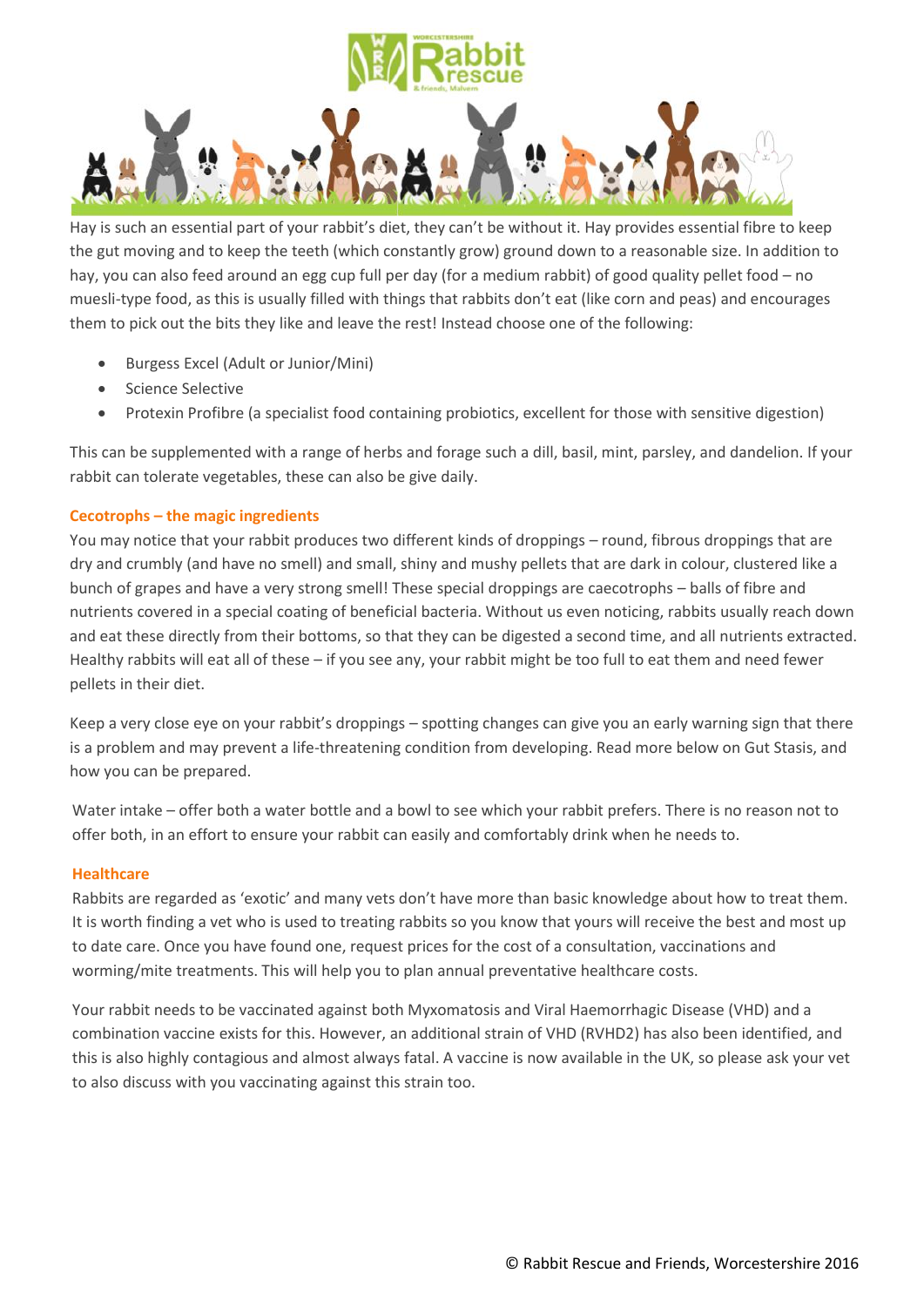

#### **Worming**

It is recommended that rabbits are wormed every 12 months – the usual course is 3 days, but increasing this to a full 9-day dose will help to protect your rabbits against a serious bacterial infection called *e.cuniculi,* which can cause neurological problems, incontinence, and death.

#### **Internal and External Parasites**

Mites and other parasites can travel to your rabbits via hay, garden insects and between rabbits, so it is wise to check your rabbits regularly for any signs of flaky skin, dirty ears, worms in droppings or general loss of condition. The vet can treat parasites easily with a course of medication such as ivermectin.

#### **Teeth**

Rabbit teeth are truly amazing – growing constantly throughout their lifetime. In order to keep teeth short and avoid the development of painful spurs (sharp teeth that cut into cheeks and gums), plenty of hay should be given. The action of chewing hay works to keep back teeth short, reducing the need for your vet to file or grind them down.

#### **Digestion**

Rabbits produce two types of dropping – firstly, caecotrophs – the edible droppings described above, that are essential for healthy digestion. The droppings you are likely to see are the second type - dry, round (and usually pale) brown droppings, with visible bits of fibre in them. These crumble when pulled apart (known as being 'friable'). Your rabbit should produce around 300 of these per day.

Rabbit digestion is more similar to that of a cow or horse than a cat or dog, and problems can arise when gut bacteria is thrown out of balance or there isn't enough fibre to keep digestion moving. The result is a slowing (or sometimes complete stop) of the digestive system – a condition known as GI Stasis or Illius.

If the normal dropping you see begin to darken in colour, get smaller, become wrinkled/raisin-like or fewer in number, your rabbit's gut is likely to be slowing down. This is the onset of Illius or Gut Stasis and is a build-up of matter, bad bacteria and gas, which causes significant pain and discomfort. Rabbits with Gastro-intestinal (GI) Stasis need to receive immediate attention from a vet who understands rabbit care and treatment as the condition is life threatening and can develop in just a few hours. If GI Stasis is confirmed, then you should expect your vet to administer pain relief (often Metacam), sub-cutaneous fluids for rehydration, an injection of a gut mobility drug and also give you further pain medication, some recovery food and gut mobiliser (such as Ranitadine, which is also thought to protect against stomach ulcers) to give in the following days. Recovery will take a few days, and in this time, your rabbit should be encouraged to eat as much hay and drink as much water as possible, to restore normal gut function.